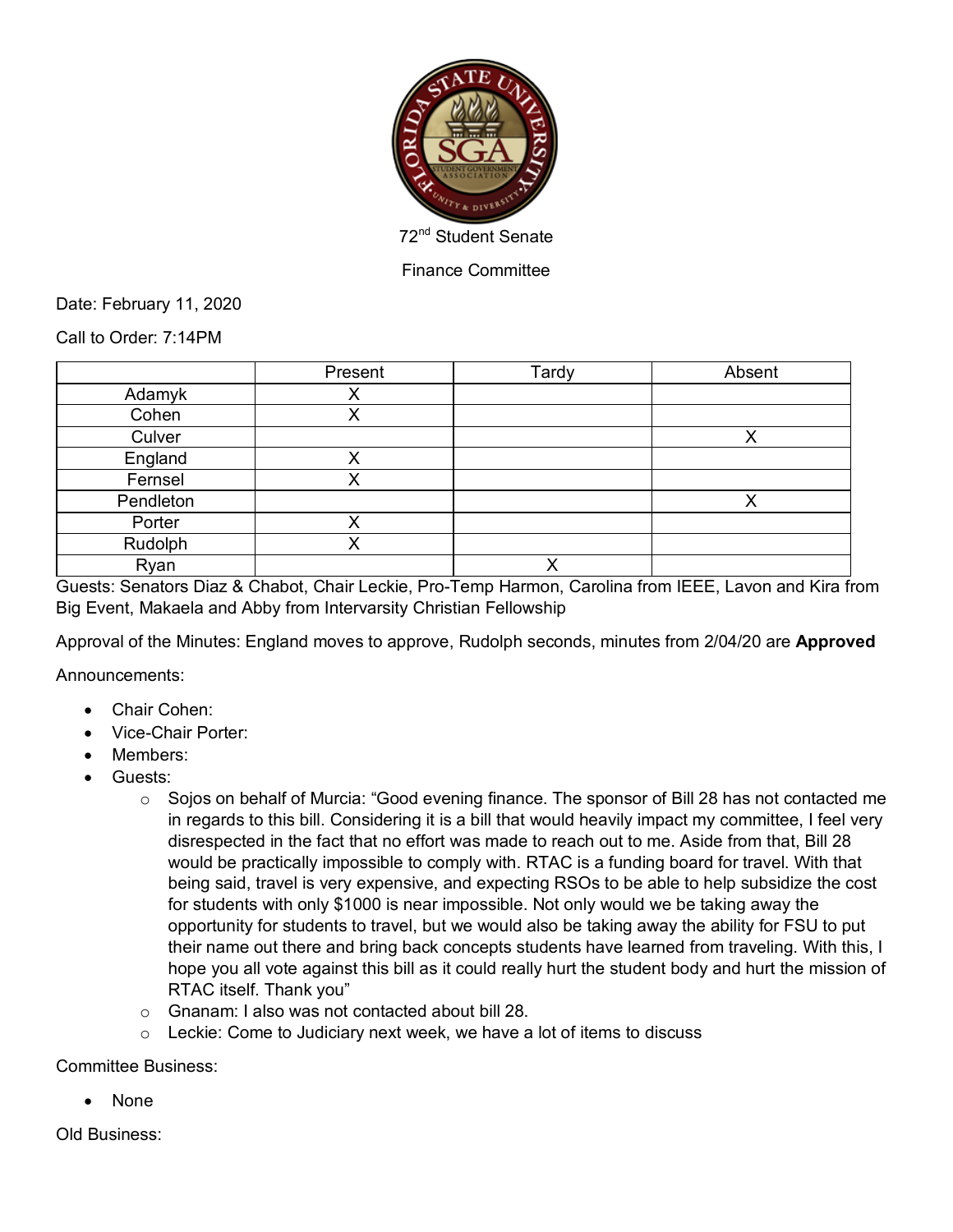- England moves to unlock calendar, Adamyk seconds, Calendar is **Unlocked**, move to **Consent Resolution 17**
- Bill 27 (Sponsored by Adamyk & Ready)
	- $\circ$  Opening: Bill 27 addresses a need that arose to Senator Ready and I a few weeks ago when we were amending a resolution on the floor with no debate, this falls in line with a change in Senate Rules last spring
	- o Questions:
		- Cohen: Is there still a Senate Program Assistant?
			- A: It's in the process of being removed from statutes
		- § Porter moves to waive rules and enter Roundtable, England seconds, enter **Roundtable**
		- Roundtable:
			- England: Why did you write in moving to pro-con debate, not a different kind of debate
				- o A: I wanted to make sure that both sides had equal time to discuss the issues
			- England: I think we should allow the committee to enter a different form of debate
			- England moves to amend Section 807.6i to strike Pro/Con, and amend after "debate" to include "subject to committee's rules of procedure," Rudolph seconds, sponsor finds friendly, Amendment is **Adopted**
			- Leckie: Why didn't you change the rules of procedure to accomplish this?
				- o A: The rules were already changed, this just codifies the change in statutes
			- England: Rules of procedure are superseded by statutes
			- Adamyk: This isn't a new addition in statutes, this amends previous changes
		- England moves to call the question, Ryan seconds
		- Closing: Yields
		- Final Vote:
			- Yes: Adamyk, England, Fernsel, Rudolph, Ryan
			- No:
			- Abstain: Porter
		- § Bill does **Pass**
- Bill 28 (Sponsored by Haslett)
	- $\circ$  Opening: I was here last week with this bill and it was tabled, some people have told me they think this bill would prevent organizations from getting funds and that isn't what it does, this bill introduces checks and balances, I didn't consult the funding board chairs because that would defeat the point
	- o Questions:
		- Cohen: Did you talk to Dr. Acosta
			- A: No
	- o England moves to call the question, Ryan seconds, Rudolph objects, enter **Roundtable**
	- o Roundtable
		- § Murcia: This would not just affect the funding boards negatively but the RSOs as well, they would have trouble travelling
		- § Gnanam: Senate is about collaborative efforts, we should have been consulted, A&S funds are for the benefit of the student body, this would make our jobs harder and would be to the detriment to the student body
		- § Ryan: If something is under the \$2000 limit, how can something be debated
			- A: Anything on a consent resolution can be objected to and debated
		- Leckie: This reminds me of a bill from last Senate, it is logical to expect the funding board chairs to disapprove of this
		- § Rudolph: Part of the debate last week were that the numbers were deemed arbitrary and we discussed that we wanted the sponsor to reach out to others and get more reasoning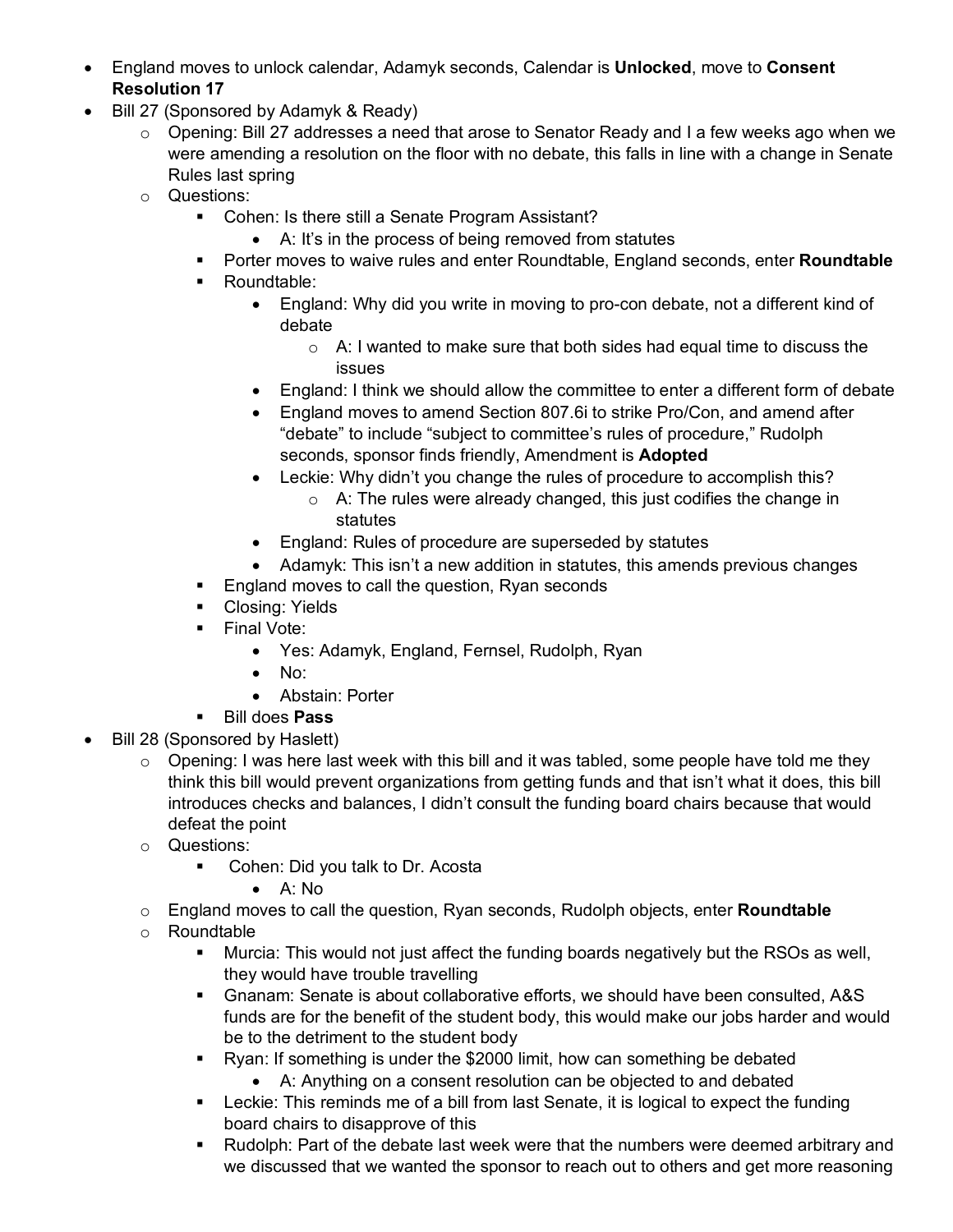for your numbers, there doesn't seem like there has been a whole lot of work done on this

- § England: My thoughts can be summed up by the word Sentimentality, regardless of whether how the funding board chairs felt on this, I believe that they would want to give more than just a one word answer, but this could have been run by Jack or Dr. Acosta, I was hoping that could happen, with no discussion I can't support this
- Kapil: From an RSO's perspective, we already go through a detailed process for putting together a request, this would make it harder to request money from SGA, this bill will lead to more tabling and more RSOs getting pushed back
- Ryan: When I first read this, I thought it would make it harder for RSOs, but I think it has merits, we should table again
- Gnanam: I'm not opposed to more votes, but forcing more organizations to go before senate when PAC and RTAC have the time to sit down and discuss the funding requests
- § Sojos: Considering the funding boards aren't made up of senators, the boards allow nonsenators and this bill would take power away from the members and gives it to Senate
- **■** Murcia: This would take away the voice from the non-Senate members
- Porter: This bill misses the point of there being a threshold in the first place, RSOs should not cross the threshold under normal circumstances, RTAC routinely crosses \$1000 per line item because travel is expensive
- England: I have spoken to Dr. Acosta about the \$2000 limit, RSOs should not hit the threshold and RSOs used to never hit it in the past, although I don't believe the threshold should be raised, I'm not sure it should be lowered
- § Sojos: There's a rule in statutes that the boards don't necessarily have to budget in committee because there is a wide variety of requests heard
- o Porter moves to call question, Ryan seconds, Rudolph objects
- o Rudolph's objection
	- § Opening: This has come up before in Senate, I think that the sponsor should have more time to talk with higher-ups about the bill
	- Questions:
		- Ryan: Is your reason for wanting to table about the dollar amount or the broader issue?
			- $\circ$  A: It's about the dollar amount, there are people who have a lot more experience who could provide guidance
	- Pro:
		- •
	- Con:
		- England: I can understand not reaching out to the funding board chairs but there's been no effort to reach out to Dr. Acosta, I yield in con
		- Murcia: Echo the sentiments of senator England, it was tabled last week to reach out to others and that hasn't happened
		- Ryan: Point of Information, why was Dr. Acosta not reached out to?
			- o A: In discussion last week over the bill we established that there wasn't a reason the \$2000 limit was reached, I didn't think that Dr. Acosta could provide more guidance
	- Ryan moves to call question, England seconds
	- Closing: Thank you for hearing this, if the committee wants to vote it is what it is.
	- **•** Vote on objection:
		- Yes:
		- No: England, Porter, Rudolph, Ryan
		- Abstain: Fernsel
	- § Objection does **Fail**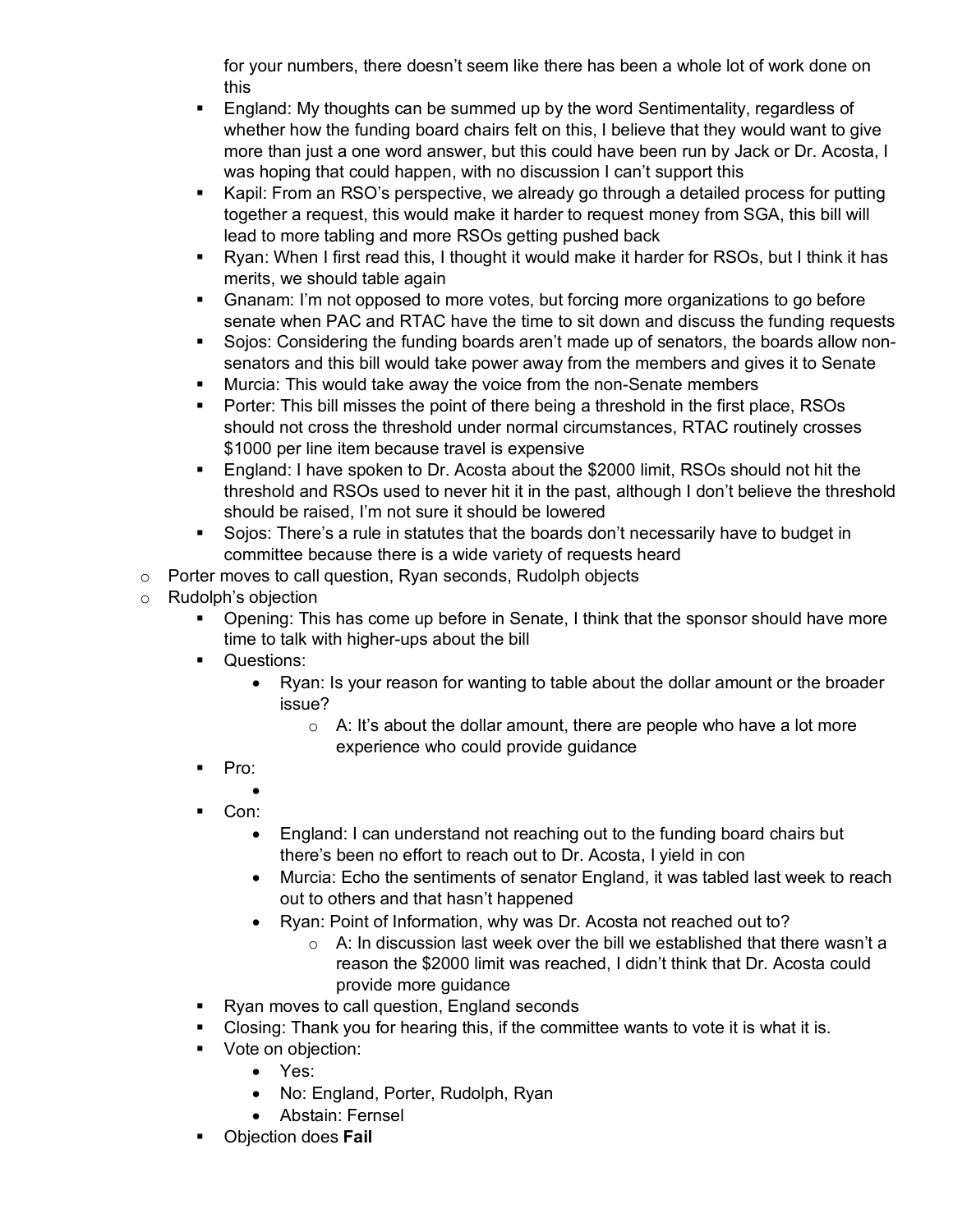- $\circ$  Closing: What this bill does is changing what needs to be voted on, if something reaches senate at \$2000 or below all it needs is a vote and a second, I believe that lowering this number gives everyone the ability to debate, this will not decrease the number of requests heard, the boards routinely give more than \$2000, if the you don't want the Senate to vote on these things you should wonder why
- o Final Vote:
	- Yes:
	- No: England, Porter, Rudolph
	- § Abstain: Fernsel, Ryan
- o Because of Chapter 400.5 of student body statutes, a revote is required due to excessive abstentions
- o Final Vote #2
	- § Yes:
	- § No: England, Porter, Rudolph, Ryan
	- Abstain: Fernsel
- o Bill does **Fail**

## New Business:

- Consent Resolution 17 (Sponsored by Gnanam)
	- o Total of Resolution: \$4992
	- o Questions:
		- Rudolph: For Take Back the Tap, what was the expense for?
		- A: An inflatable for World Water Day
	- o Motion to Approve & Second: England moves to call the question, Rudolph seconds
	- o Vote on Big Event line-item:
		- Yes: Adamyk, England, Fernsel, Porter, Rudolph
		- $\blacksquare$  No:
		- Abstain:
	- o Line-item does pass
	- o Final Vote:
		- Yea: England, Fernsel, Porter, Rudolph
		- § No:
		- § Abstain: Adamyk
	- o Resolution
- Consent Resolution 14 (Sponsored by Murcia & Sojos)
	- o Total of Resolution: \$4456
	- o Questions:
		- England: Did RTAC verify that all RSOs are open to all students?
			- A: Yes
		- Ryan: What is the rule for free and open to all students?
			- A: We check that any student can join the RSO
	- o England moves to waive rules and enter Roundtable, Rudolph seconds, enter **Roundtable**
	- o Roundtable:
		- § England: It says that Alpha Epsilon Delta charges mandatory dues, but then the info packet says the medical mission trip is funded separately from the RSO, so what is the discrepancy?
			- A: It is separate, any student, even not in the RSO, can apply to go on the trip
	- o England moves to call question, Rudolph seconds
	- o Final Vote:
		- § Yea: England, Fernsel, Porter, Rudolph, Ryan
		- $\blacksquare$  No: